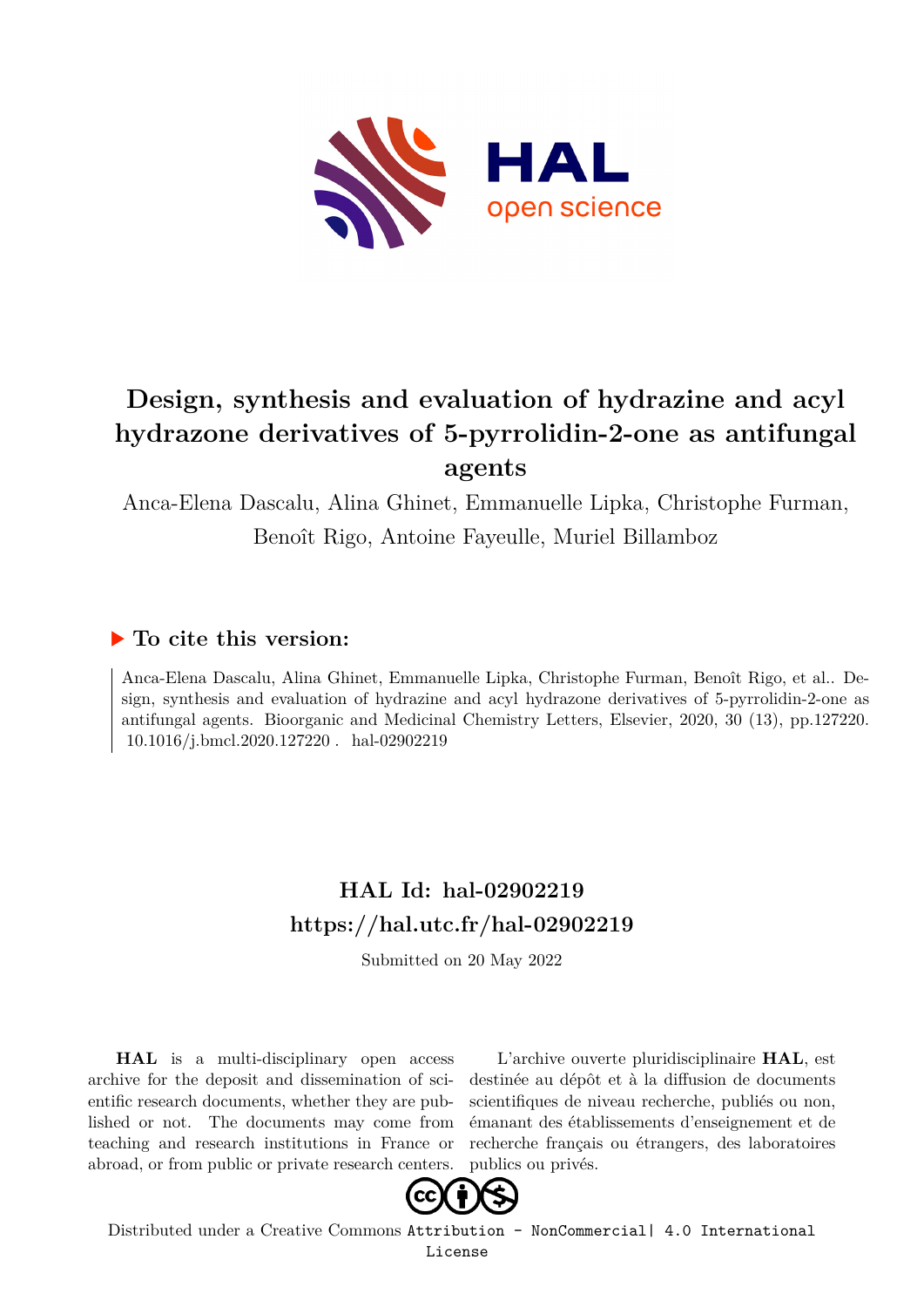

Bioorganic & Medicinal Chemistry Letters journal homepage: www.elsevier.com

## **Design, synthesis and evaluation of hydrazine and acyl hydrazone derivatives of 5-pyrrolidin-2-one as antifungal agents**

Anca-Elena Dascalu,<sup>a,b,c,d</sup> Alina Ghinet,<sup>a,b,d</sup> Emmanuelle Lipka,<sup>a,c</sup> Christophe Furman,<sup>a,e</sup> Benoît Rigo,<sup>a,b</sup> Antoine Fayeulle<sup>f</sup> and Muriel Billamboz<sup>a,b,\*</sup>

*a Univ. Lille, Inserm, CHU Lille, Institut Pasteur de Lille, U1167 - RID-AGE - Facteurs de risque et déterminants moléculaires des maladies liées au vieillissement, F-59000 Lille, France* 

- .<br>Tratoire de Chimie Durable et Santé, Health & Environment Department, Team Sustainable Chemistry, Ecole des Hautes Etudes d'Ingénieur (HEI), Yncréa Hauts-de-France, 13 Rue de Toul, F-59046 Lille, France. Fax: (+ 33)-3-28 *48-04; phone:(+ 33)-3-28-38-48-58 ; e-mail: muriel.billamboz@yncrea.fr*
- *c UFR Pharmacie, Laboratoire de Chimie Analytique, BP 83, F-59006 Lille, France*
- *d 'Alexandru Ioan Cuza' University of Iasi, Faculty of Chemistry, Bd. Carol I nr. 11, 700506 Iasi, Romania*
- *e Institut de Chimie Pharmaceutique Albert Lespagnol, 3 Rue du Professeur Laguesse, F-59000 Lille, France*
- *f Sorbonne University, Université de Technologie de Compiègne, ESCOM, EA 4297 TIMR, Centre de recherche Royallieu, CS 60319, 60203 Compiègne cedex, France*

## ARTICLE INFO ABSTRACT

*Article history:* Received Revised Accepted Available online

*Keywords:* Antifungal agents Biological Screening Pyrrolidin-2-one Hydrazone Hydrazine

Twenty-eight 5-pyrrolidine-2-ones decorated by hydrazine or acyl hydrazones groups have been designed, synthesized and evaluated as antifungal agents on a panel of twelve fungal strains and three *non albicans candida* yeasts species which have demonstrated reduced susceptibility to commonly used antifungal drugs. Half of the target compounds exhibited good to high antifungal activities on at least one strain with  $MIC<sub>50</sub>$  lower than the control antifungal agent – hymexazol or ketoconazole. 5-Arylhydrazino-pyrrolidin-2-ones were found active and the –NH-NH- linker proved to be essential to maintain the antifungal potential. Compound **2a** is a broad-spectrum antifungal, active on 60% of the tested strains. Replacing the hydrazine linker by an acylhydrazone one narrowed the spectrum of activity but pyroglutamylaryl hydrazones, mainly aromatic ones, exhibited good activity, adequate "fungicide-like" properties and were devoted of cytotoxicity.

2009 Elsevier Ltd. All rights reserved.

In the past decade, some molds and phytopathogenic fungal species *e.g.* from the Aspergillus, Fusarium or Alternaria genera, have proved to cause diseases in man, such as allergies, respiratory problems or infections. The effects of toxins produced by these pathogens have amplified and emerged as a common threat to both agricultural production, animal and human healths.<sup>1,2,3,4</sup> Indeed, this contamination by fungi and molds has an economic impact due to crops infestation, quality decrease of agricultural products and impact on health of humans and animals feed with contaminated food.<sup>5,6</sup> As a consequence, innovative antifungal agents targeting agricultural fungal strains and yeasts are needed. L-Pyroglutamic acid (PGA) **1** naturally occurred from the cyclisation of glutamine and glutamic acid issued from the beet root (*Beta vulgaris saccharifera*).<sup>7,8</sup> The structural features of 1 and other natural lactams $9-11$  are wide and exhibit a large range of biological activities (Fig. 1).<sup>12-14</sup> On the other hand, hydrazones are frequently found in natural sources such as plants, $15 \text{ fungi}^{16}$  and marine organisms.<sup>17</sup> Natural and synthetic hydrazones are part of compounds displaying a large spectrum of biological properties including antimicrobial  $\overline{\text{ones}}^{18-20}$  while naturally occurring hydrazine derivatives are very scarce but also of biological importance.<sup>21</sup> Considering the importance of these building blocks, hydrazine or acylhydrazone functionalities were linked to a γ-lactam ring.



**Fig. 1**. Natural compounds containing lactam or hydrazine/hydrazone moieties.

Thus, two series of compounds (Series **2** and **3**, Fig. 1 and Scheme 1), issued from  $L$ -pyroglutamic acid were designed and evaluated for their antifungal properties on a large panel of fungi and molds.

© 2020 published by Elsevier. This manuscript is made available under the CC BY NC user license <https://creativecommons.org/licenses/by-nc/4.0/>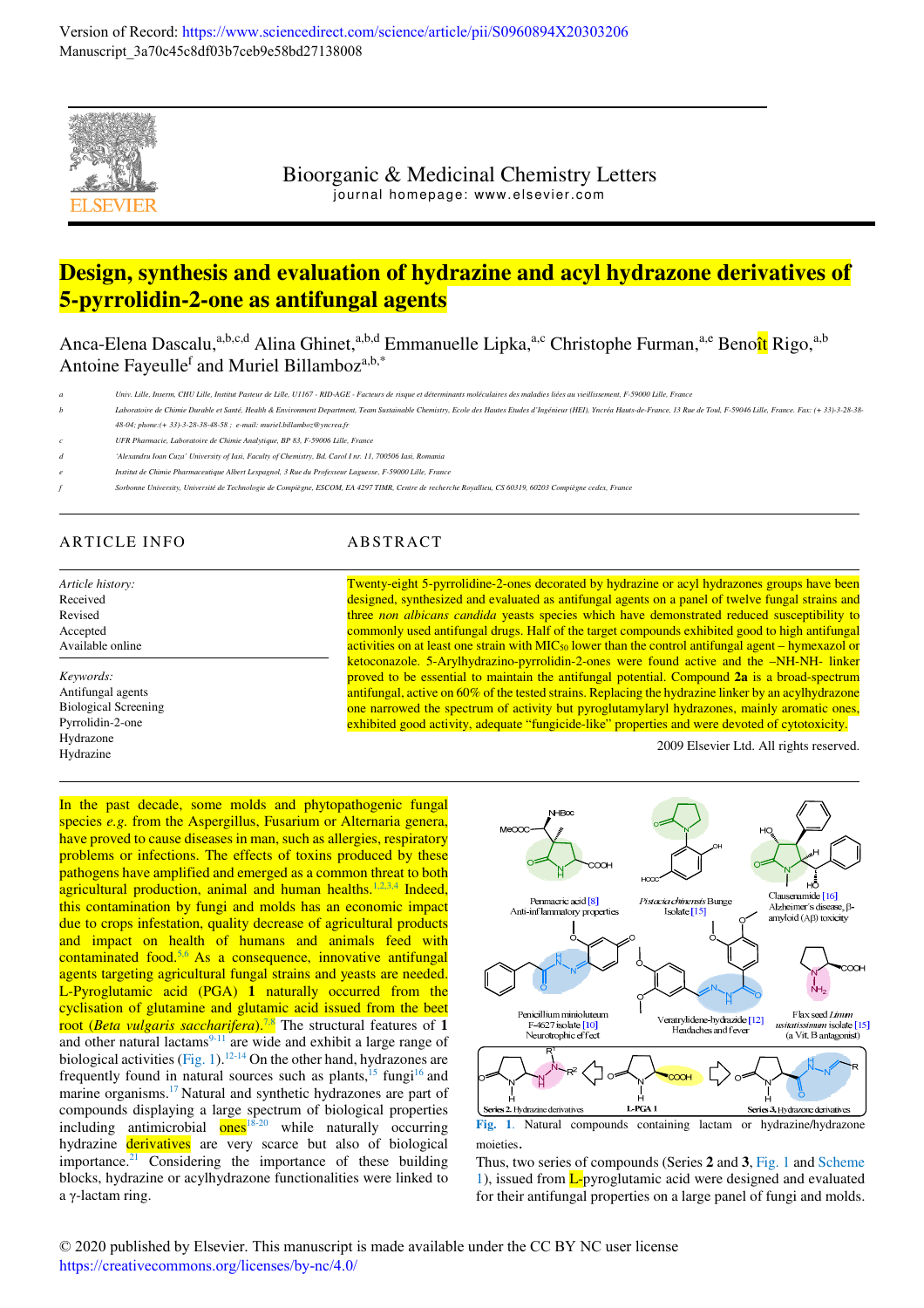

**Scheme 1.** Reagents and conditions: (a) electrochemical decarboxylation, quant. yield;<sup>22</sup> (b) 1 eq of  $H_2N$ - $N(R^1,R^2)$ , CsF (5 mol%), solvent-less, 6-20 h, 80 °C;<sup>23</sup> c) CH<sub>3</sub>SO<sub>3</sub>H, MeOH/ CHCl<sub>3</sub>, MS 3Å, reflux, quant. yield;<sup>26</sup> d) hydrazine monohydrate;<sup>27</sup> (e) aldehyde (1 equiv.), H<sub>2</sub>O, rt, 1 h.

Target compounds **2a-e** have been obtained by a two-steps route *via* pterolactam (5-methoxypyrrolidinone) **4** (Scheme 1). To the best of our knowledge, the general scaffold of hydrazines **2** was not reported in literature. Starting from L-pyroglutamic acid **1**, an electrochemical decarboxylative oxidation furnished racemic pterolactam  $4$  in quantitative yield.<sup>22</sup> We recently described a new procedure for the reaction of **4** with nucleophiles in non-acidic conditions.<sup>23</sup> By using this method, aromatic hydrazines and a catalytic amount of cesium fluoride were reacted under a moderate vacuum (30 mmHg), with lactam **4** at 80°C for 6 to 19 hours. In these conditions, racemic *N,N'*-aminals **2a,b** and **2d,e** were obtained in good 60-85% yields; however, because of purification difficulties, the *para*-trifluoromethyl analogue **2c** was isolated in a lower 20% amount. These lactams, in which the **pyrrolidin-2-one** ring is directly attached to an aryl hydrazine will be referred as type I derivatives. The general structure of hydrazones **3** can be found in literature, as hypertensive agents $24$  or because of their central nervous system stimulating activity.<sup>25</sup> Target compounds **3a-w** were obtained in middle to very good yields (23-97%) by synthesizing firstly methyl pyroglutamate **6** <sup>26</sup> which was converted to the known pyroglutamyl hydrazide **5** <sup>27</sup> before reaction with the corresponding aldehydes in water at room temperature.<sup>28</sup> This series of compounds, in which a carbonyl group is inserted between the lactam ring and a hydrazone moiety, will be named type II. Derivatives type IIA (**3a,c,d,h,i**) distinguished from IIB (**3b**, **3e-g**, **3j-w**) by the presence of an aliphatic chain; for IIB, the hydrazone **moiety** is attached to an aromatic or heterocycle ring.

The *in vitro* antifungal activities of these original compounds were evaluated using the micro-dilution method, by using hymexazol, fluconazole and ketoconazole as the positive controls. A panel of twelve agricultural fungi (*Fusarium solani, Paecilomyces variotii, Penicillium ochrochloron*, *Aspergillus oryzae, Alternaria alternata*, *Cladosporium cladosporioides, Geotrichum candidum, Sclerotinia sclerotiorum* and *Botrytis cinerea*) known for causing allergies, asthma and mycosis, and also *non albicans Candida* yeasts species (*Candida pseudotropicalis*, *Candida tropicalis* and *Candida krusei*) which have demonstrated reduced susceptibility to commonly used antifungal drugs was selected.<sup>29</sup> The results of the first screening at a concentration of 100 µg/mL were listed in

Table 1. To further evaluate the inhibitory potencies of the most promising synthesized compounds, the half maximal inhibitory concentration  $(MIC_{50})$  values of products with high inhibition rate (> 70%) were determined.

In term of antifungal activity (Table 2), half of the newly synthesized compounds displayed antifungal activities against at least one strain. First, it is notable that all aliphatic hydrazone derivatives (type IIA) displayed poor antifungal activity (Table 2, entries **3a**, **3c**, **3d**, **3h**), and all active compounds exhibit an aromatic or heterocyclic ring. Noteworthy also, all products in this series displayed no activity against *B. cinerea*, *S. sclerotiorum* and *C. krusei.* Concerning hydrazine derivatives type I, all compounds but **2e**, bearing a 2-pyridyl moiety, displayed good antifungal properties, especially against *F. solani* and *P. variotii* (Table 2, **2ad**). 5-(2-Phenylhydrazinyl)pyrrolidin-2-one **2a** showed a broad antifungal activity being able to fight against 8 strains *e.g. F. solani*, *P. variotii*, *P. ochrochloron*, *A. oryzae*, *A. alternata*, *S. sclerotiorum, C. pseudotropicalis* and *C. tropicalis*, with MIC<sub>50</sub> values ranging from  $0.6$  to 58.5  $\mu$ g/mL.

Changing  $\mathbb{R}^1$  from a hydrogen atom to a methyl group narrowed the spectrum of activity underlining the importance of the -NH-NH- linker to have a broad spectrum antifungal (Table 2, compound **2d**). Interestingly, replacing the phenyl group of **2a** by a 2-pyridinyl heterocycle led to a complete loss of the antifungal activity (Table 2, compound **2e**). Furthermore, substitution of the phenyl ring of **2a** led to more selective compounds targeting only two or three **fungal strains**. Thus, addition of two fluorine atoms in the 2- and 5-position in **2b** conserved the activity against *F. solani*, but this compound was 4-fold less active against *P. ochrochloron* and *A. alternata*, but still **equivalent** to that of the positive control Hymexazol, while the activity against *A. oryzae*, *C. pseudotropicalis* and *C. tropicalis* was lost. Compound **2c**, substituted by a *p*-trifluoromethyl group displayed a narrow impressive activity (2.0-11.7 µg/mL) specific for *F. solani*, *P. variotii* and *C. cladosporioides* but did not inhibit the growth of the other species. Moreover, **2c** is the only one towards which *C. cladosporioides* is sensitive, with MIC<sub>50</sub> of 3.4 µg/mL, eight-time more active than the positive control hymexazol (Table 2, compound **2c**).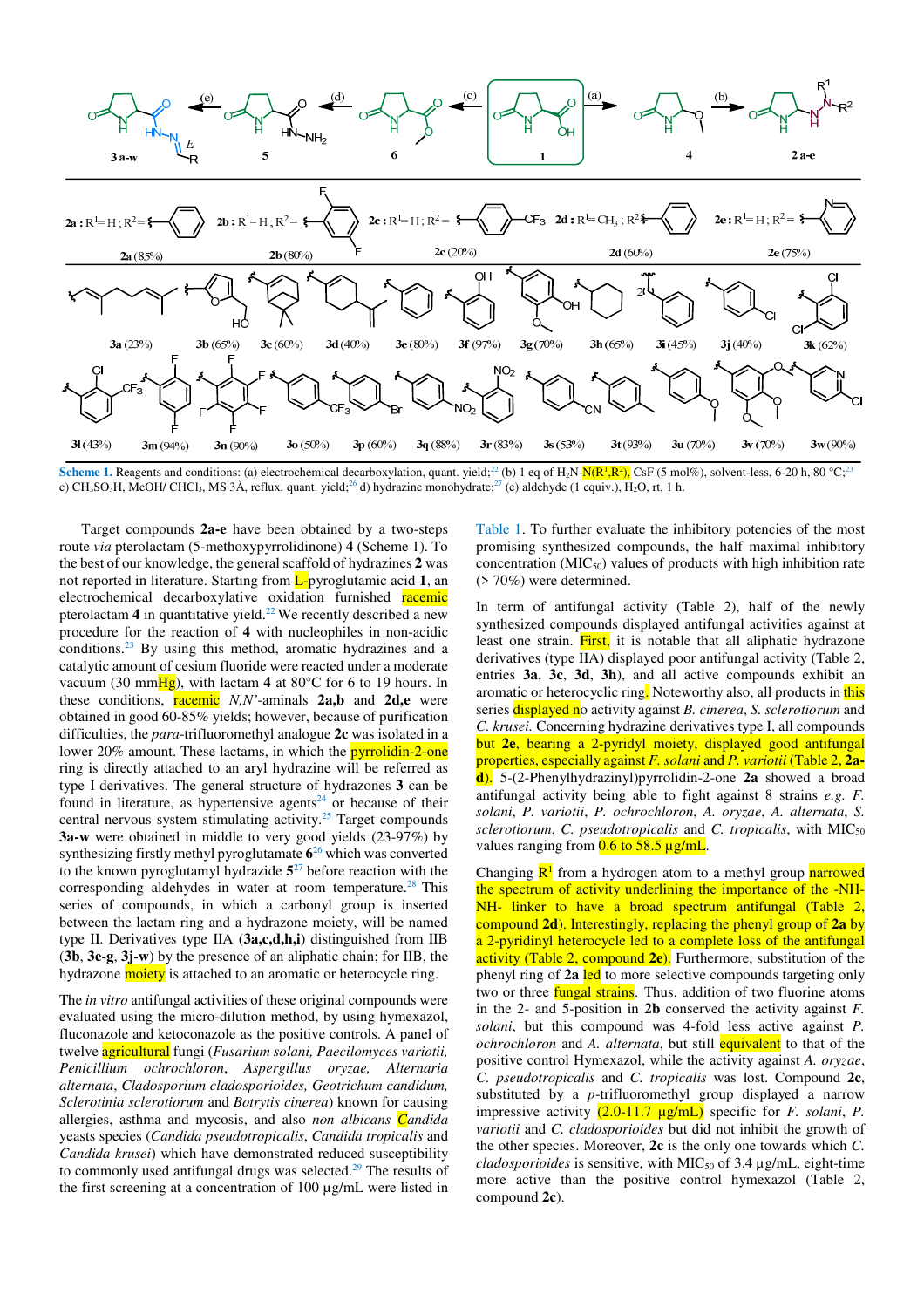**Table 1.** Antifungal activity of pyrrolidin-2-one derivatives at 100 μg/mL.

|                | Average inhibition rate $\pm$ SD (%) (n = 3) |                  |                  |                  |                  |                  |                  |                  |                  |                  |                  |                  |
|----------------|----------------------------------------------|------------------|------------------|------------------|------------------|------------------|------------------|------------------|------------------|------------------|------------------|------------------|
| Compound       | $\boldsymbol{FS}$                            | PV               | $\overline{PO}$  | AO               | BC               | AA               | $\overline{cc}$  | SS               | G C              | CK               | $\overline{CP}$  | CT               |
| 2a             | 100                                          | 78               | 90               | 71               | 62               | 82               | 44               | 76               | $\boldsymbol{0}$ | 35               | 96               | 89               |
| 2 <sub>b</sub> | 95                                           | 17               | 73               | $\boldsymbol{0}$ | $\mathbf{0}$     | 72               | 29               | 28               | $25\,$           | $20\,$           | 65               | 62               |
| 2c             | 100                                          | 82               | 35               | 37               | 39               | $\sqrt{2}$       | 81               | 40               | $22\,$           | 51               | 38               | 51               |
| 2d             | 100                                          | 70               | 56               | 45               | 20               | $\boldsymbol{0}$ | 42               | 46               | 18               | 20               | 61               | 20               |
| 2e             | 64                                           | 11               | 21               | 23               | $\mathbf{0}$     | $\boldsymbol{0}$ | $\boldsymbol{0}$ | $\boldsymbol{0}$ | 32               | $\boldsymbol{0}$ | $\boldsymbol{0}$ | 8                |
| 3a             | 43                                           | $\boldsymbol{0}$ | $\boldsymbol{0}$ | 17               | 27               | $\boldsymbol{0}$ | 27               | 15               | 5                | $\boldsymbol{0}$ | $\,8\,$          | 38               |
| 3 <sub>b</sub> | $72\,$                                       | 45               | $28\,$           | $\boldsymbol{0}$ | $\mathbf{0}$     | 42               | $\boldsymbol{0}$ | $\boldsymbol{0}$ | 88               | 66               | 28               | 38               |
| 3c             | $\boldsymbol{0}$                             | 39               | $\mathbf{0}$     | $\overline{4}$   | $\boldsymbol{0}$ | $\boldsymbol{0}$ | $\boldsymbol{0}$ | $\boldsymbol{0}$ | $\boldsymbol{0}$ | $\boldsymbol{0}$ | 18               | $\boldsymbol{0}$ |
| 3d             | $\boldsymbol{0}$                             | 31               | 45               | $\boldsymbol{0}$ | 13               | $\boldsymbol{0}$ | 56               | $\boldsymbol{0}$ | 39               | 18               | $\boldsymbol{0}$ | $\boldsymbol{0}$ |
| 3e             | 59                                           | 46               | 25               | $\boldsymbol{0}$ | $\boldsymbol{0}$ | $20\,$           | $12\,$           | $\boldsymbol{0}$ | 83               | 40               | $\boldsymbol{7}$ | 15               |
| 3f             | 40                                           | 14               | 30               | $\boldsymbol{7}$ | $\boldsymbol{0}$ | 38               | $\boldsymbol{0}$ | 21               | 70               | 38               | 18               | $\boldsymbol{7}$ |
| $3g$           | $\boldsymbol{0}$                             | 22               | $\boldsymbol{0}$ | $\boldsymbol{0}$ | $\boldsymbol{0}$ | 20               | $\boldsymbol{0}$ | $\boldsymbol{0}$ | $\boldsymbol{0}$ | 37               | $\boldsymbol{0}$ | $\boldsymbol{0}$ |
| 3 <sub>h</sub> | $\boldsymbol{0}$                             | 36               | 23               | $\,$ 8 $\,$      | $\,$ 8 $\,$      | $\,8\,$          | $\mathbf{1}$     | $\boldsymbol{0}$ | 62               | $\boldsymbol{0}$ | 30               | $\boldsymbol{0}$ |
| 3i             | $\boldsymbol{0}$                             | 39               | 29               | $\boldsymbol{0}$ | 6                | $\boldsymbol{0}$ | 53               | $\boldsymbol{0}$ | 68               | $\boldsymbol{0}$ | 12               | 17               |
| 3j             | 61                                           | 27               | 92               | $\boldsymbol{0}$ | 34               | 20               | 98               | 58               | 92               | 26               | 50               | 47               |
| 3k             | 60                                           | 13               | 22               | 12               | $\boldsymbol{0}$ | $\boldsymbol{0}$ | 12               | 58               | 73               | $\boldsymbol{0}$ | 32               | 16               |
| 3 <sub>l</sub> | $\boldsymbol{0}$                             | 19               | 44               | $\overline{4}$   | $\boldsymbol{0}$ | 12               | 36               | $\boldsymbol{0}$ | 62               | 47               | 18               | $\boldsymbol{0}$ |
| 3m             | 58                                           | 37               | 26               | 13               | 6                | $\boldsymbol{0}$ | 34               | $\boldsymbol{0}$ | 62               | 47               | 18               | $\boldsymbol{0}$ |
| 3n             | 40                                           | $\overline{0}$   | 21               | $\overline{4}$   | 17               | $\boldsymbol{0}$ | 11               | 5                | 36               | $\boldsymbol{0}$ | $\boldsymbol{0}$ | $\boldsymbol{0}$ |
| 30             | 55                                           | 44               | 44               | $\boldsymbol{0}$ | $\mathbf{0}$     | 21               | 11               | $\boldsymbol{0}$ | 85               | 21               | 21               | 17               |
| 3p             | 100                                          | $\boldsymbol{0}$ | 77               | 43               | $40\,$           | $\boldsymbol{0}$ | 72               | 37               | 100              | $\boldsymbol{0}$ | $\sqrt{2}$       | 92               |
| 3q             | 100                                          | 20               | 14               | $\boldsymbol{0}$ | $\boldsymbol{0}$ | 30               | 40               | 9                | 30               | 22               | 38               | $42\,$           |
| 3r             | 100                                          | $\mathfrak{Z}$   | 13               | 32               | 27               | $\boldsymbol{0}$ | $\boldsymbol{0}$ | 21               | 50               | $\boldsymbol{0}$ | 35               | 19               |
| 3s             | $\boldsymbol{0}$                             | 33               | 20               | $\boldsymbol{0}$ | $\boldsymbol{0}$ | 42               | $\boldsymbol{0}$ | $\boldsymbol{0}$ | $\boldsymbol{0}$ | 10               | $\boldsymbol{0}$ | $\boldsymbol{0}$ |
| 3 <sub>t</sub> | 94                                           | 35               | $\boldsymbol{0}$ | 11               | $\boldsymbol{0}$ | $\boldsymbol{0}$ | $\mathfrak s$    | $\boldsymbol{0}$ | 28               | $28\,$           | 32               | 33               |
| 3 <sub>u</sub> | $\boldsymbol{0}$                             | 36               | 23               | 24               | $\boldsymbol{0}$ | $\mathfrak{Z}$   | 35               | 38               | $25\,$           | 40               | $40\,$           | 49               |
| 3v             | $\boldsymbol{0}$                             | 26               | 32               | $\boldsymbol{0}$ | $\boldsymbol{0}$ | 29               | $\boldsymbol{0}$ | $\boldsymbol{0}$ | $\boldsymbol{0}$ | 50               | 18               | $\boldsymbol{0}$ |
| 3w             | 23                                           | 42               | 62               | $\boldsymbol{0}$ | $\boldsymbol{0}$ | $\boldsymbol{0}$ | 33               | $\boldsymbol{0}$ | 72               | $\overline{c}$   | 10               | $\boldsymbol{0}$ |

*FS – Fusarium solani, PV - Paecilomyces variotii, PO – Penicillium ochrochloron, AO – Aspergillus oryzae, BC – Botrytis cinerea, AA – Alternaria alternata, CC – Cladosporium cladosporioides, SS – Sclerotinia sclerotiorum, GC – Geotrichum candidum, CK – Candida krusei, CP – Candida pseudotropicalis, CT – Candida tropicalis.*

Nine on sixteen acylhydrazones from type IIB, obtained from aromatic aldehydes, presented interesting activities, but with a narrower spectrum of antifungal potency. All compounds showed no activity against *P. variotii, A. oryzae, A. alternata, C. pseudotropicalis* or *C. tropicalis.* Interestingly*, para* substitution of the phenyl ring by a chloride or bromine atom led to compounds **3j** and **3p** respectively, with a broader spectrum, and activities better than hymexazol against *F. solani* and *C. cladosporioides*. The electrodonating OCH3 substituent in the *para* position (**3u**, **3v**) abolished the global antifungal activity (Table 2, **3u**, **3v**). Exchanging the *para*-Br of  $3p$  for a CF<sub>3</sub>, CH<sub>3</sub> or NO<sub>2</sub> group (30, **3t**, **3q**) reduced its activity against *F. solani*. Interestingly, moving the *para*-NO<sub>2</sub> group of **3q** to the *ortho* position led to **3r** which maintained its activity against the same fungi. In this series, polysubstitution generally dramatically decreased the activities, except for **3k** which presented the same good activity as  $3j \left( \sim 1.8 \mu g/mL \right)$ against *G. candidum,* being three times more efficient than the *para*-bromo compound **3p**. *G. candidum* proved to be rather sensitive to the aryl hydrazones of the series IIB because six on nine of these products inhibited its growth, three of this series being as potent as the controls (Table 2, compounds **3j**, **3k**, **3p**). Even the *ortho*-OH and *para*-CF3 phenyl (**3f**, **3o**) as well as the chloro-pyridyl (**3w**) compounds which were inactive against all the other strains, led to a middle inhibition of its growth at 38-64 µg/mL (positive control ketoconazole: 1.6 µg/mL). It is also notable that for compounds **3b** and **3e**, the sequential dilution for inhibition of *G. candidum* growth led to a dramatic decrease in activity (less than  $10\%$  inhibition at 50  $\mu$ g/mL).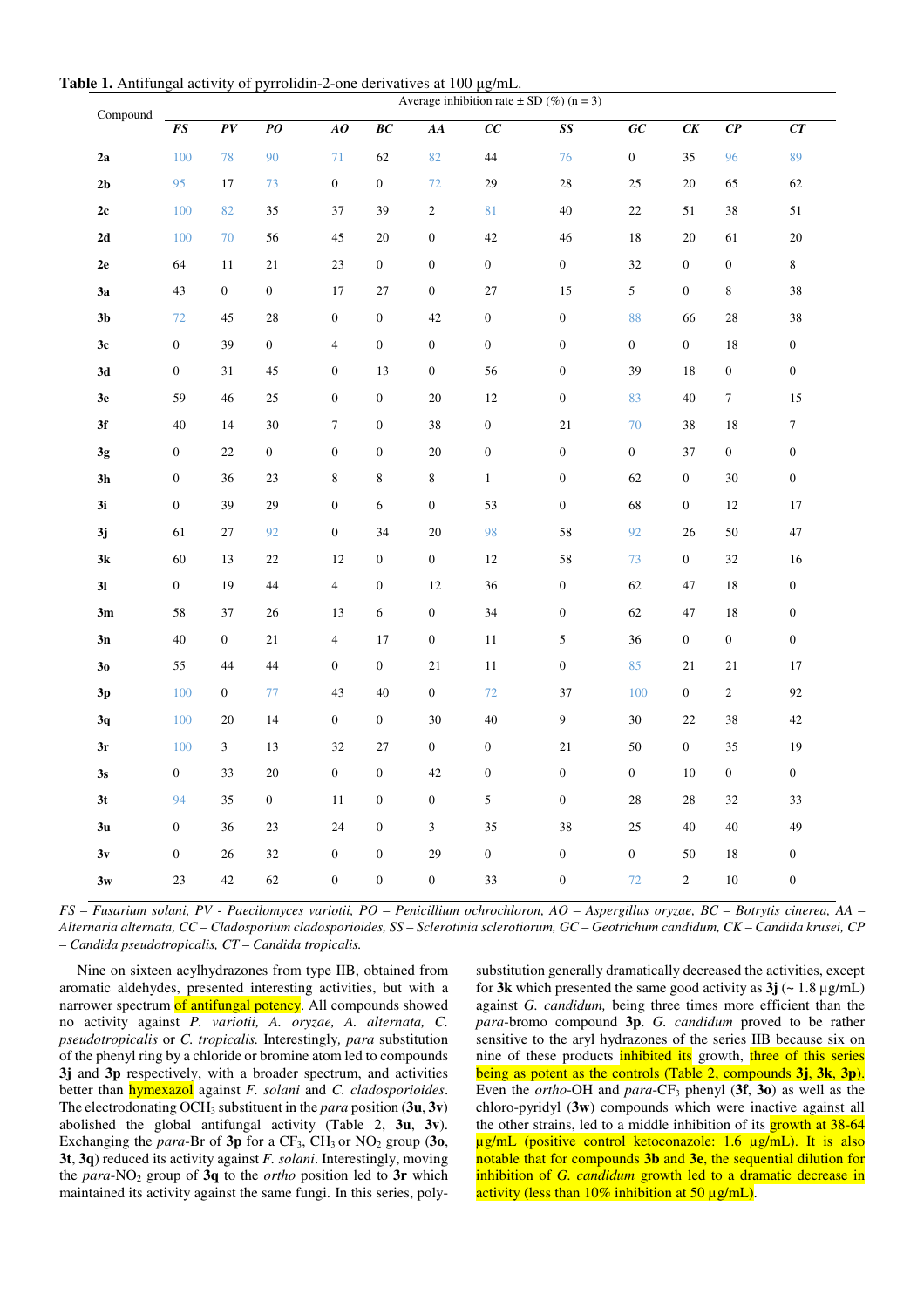**Table 2.** MIC<sub>50</sub> values of the active compounds 2 and 3 against 10 fungal strains. $^a$ 

|                           | $MIC50 (\mu g/mL)$       |                          |                |            |                          |                         |                          |            |            |                          |                          |
|---------------------------|--------------------------|--------------------------|----------------|------------|--------------------------|-------------------------|--------------------------|------------|------------|--------------------------|--------------------------|
| Compounds                 | $\overline{\mathrm{FS}}$ | PV                       | P <sub>O</sub> | AO         | ${\rm AA}$               | $\overline{\text{CC}}$  | <b>SS</b>                | GC         | ${\bf CP}$ | CT                       | Spectrum <sup>b</sup>    |
| 2a                        | 18.5                     | 7.8                      | 4.4            | 43.4       | 3.6                      | $\sqrt{ }$              | 23.0                     | $\sqrt{2}$ | 0.6        | 58.5                     | $8\overline{8}$          |
| 2 <sub>b</sub>            | 24.5                     | $\sqrt{ }$               | 21.1           | $\sqrt{2}$ | 18.6                     | $\prime$                | $\overline{\mathcal{L}}$ | $\prime$   | $\prime$   | $\sqrt{ }$               | $\mathfrak{Z}$           |
| $2\mathrm{c}$             | 11.7                     | 2.0                      | $\prime$       | $\prime$   | $\prime$                 | 3.4                     | $\overline{\phantom{a}}$ | $\prime$   |            | $\prime$                 | $\mathfrak{Z}$           |
| 2d                        | $31.0\,$                 | 14.8                     | $\overline{1}$ | $\prime$   | $\prime$                 | $\prime$                | $\overline{\mathbf{Z}}$  | $\prime$   |            | $\prime$                 | $\sqrt{2}$               |
| 3 <sub>b</sub>            | >75                      | $\overline{\mathcal{L}}$ |                |            | $\overline{\phantom{a}}$ | $\overline{\mathbf{Z}}$ | $\overline{\mathbf{I}}$  | >75        |            | $\overline{\phantom{a}}$ | $\overline{\mathbf{0}}$  |
| 3e                        | $\overline{\mathcal{L}}$ | $\overline{I}$           |                |            | $\overline{\phantom{a}}$ | $\overline{\mathbf{Z}}$ | $\overline{\mathcal{L}}$ | >75        |            | $\overline{ }$           | $\overline{\mathbf{0}}$  |
| 3f                        |                          | $\prime$                 | $\prime$       | $\prime$   | $\prime$                 | $\prime$                | $\overline{\prime}$      | 62.0       |            | $\prime$                 | $\mathbf{1}$             |
| 3j                        |                          | $\prime$                 | 15.4           | $\prime$   | $\prime$                 | 23.9                    | $\overline{\mathbf{I}}$  | $1.8\,$    | $\prime$   | $\prime$                 | $\mathfrak{Z}$           |
| 3k                        | $\prime$                 | $\prime$                 | $\prime$       | $\prime$   | $\prime$                 | $\sqrt{2}$              | $\overline{\mathcal{L}}$ | $1.8\,$    | $\prime$   | $\prime$                 | $\mathbf{1}$             |
| 3 <sub>0</sub>            | $\prime$                 | $\prime$                 | $\prime$       | $\prime$   | $\prime$                 | $\prime$                | $\overline{\prime}$      | 63.7       | $\prime$   | $\prime$                 | $\mathbf{1}$             |
| $3\mathrm{p}$             | 6.5                      | $\prime$                 | 5.3            | $\prime$   | $\prime$                 | 53.0                    | $\overline{\prime}$      | 5.9        | $\prime$   | >75                      | $\overline{4}$           |
| 3q                        | 59.1                     | $\prime$                 | $\prime$       | $\prime$   | $\prime$                 | $\prime$                | $\overline{\mathbf{Z}}$  | $\prime$   | $\prime$   | $\prime$                 | $\mathbf{1}$             |
| 3r                        | 51.6                     | $\prime$                 | $\prime$       | $\prime$   | $\prime$                 | $\prime$                | $\overline{\prime}$      | $\prime$   | $\prime$   | $\prime$                 | $\mathbf{1}$             |
| 3t                        | 101.5                    | $\prime$                 | $\prime$       | $\prime$   | $\prime$                 | $\prime$                | $\overline{\mathbf{Z}}$  | $\prime$   |            | $\prime$                 | $\mathbf{1}$             |
| 3w                        | $\prime$                 | $\prime$                 | $\prime$       | $\prime$   | $\overline{1}$           | $\overline{1}$          | $\overline{\mathbf{r}}$  | 38.4       |            |                          | $\mathbf{1}$             |
| Ketoconazole <sup>c</sup> | $\sqrt{ }$               | $\sqrt{ }$               | $\prime$       | $\sqrt{ }$ | $\sqrt{ }$               | $\sqrt{ }$              | $\sqrt{ }$               | 1.5        | 9.6        | 15.9                     | $\overline{\phantom{a}}$ |
| <b>Hymexazol</b>          | 15.6                     | 57.2                     | 62.2           | 45.7       | 38.3                     | 28.9                    | 26.5                     | $>50$      | $\prime$   | $\prime$                 |                          |
| Fluconazole <sup>d</sup>  | $\sqrt{2}$               | $\prime$                 | $\prime$       | $\prime$   | $\overline{1}$           | $\prime$                | $\prime$                 | 1.6        | $\prime$   |                          |                          |

*FS – Fusarium solani, PV - Paecilomyces variotii, PO – Penicillium ochrochloron, AO – Aspergillus oryzae, AA – Alternaria alternata, CC – Cladosporium cladosporioides, GC – Geotrichum candidum, CP – Candida pseudotropicalis, CT – Candida tropicalis.* 

<sup>a</sup> Table 2 only summarized the compounds which exhibited antifungal activities against at least one strain among the tested panel of strains.

<sup>b</sup> Spectrum refers to the number of strains killed by the compound.

<sup>c</sup> Ketoconazole was used as positive control for *G. candidum*, *C. pseudotropicalis* and *C. tropicalis* bioassay.

<sup>d</sup> Fluconazole was used as positive control for *G. candidum* and *C. krusei* bioassay.

To further evaluate their potential for candidate lead fungicide, some of the molecular physicochemical properties [octanol/water partition coefficient (LogP), topology polar surface area (TPSA), number of hydrogen bond donor sites (NDS), number of hydrogen bond acceptors sites (NAS) and molecular weight (MW)] were calculated (Table 3), $30$  with MarvinSketch 18.24, a ChemAxon software. All these compounds met the Lipinski "Rule of five" criteria<sup>31</sup> with Log  $P \le 1.8$ , NDS  $\le 4$ , NAS < 9 and MW < 310, and the Briggs "Ground rules of three" suggesting that for a fungicidal to be available, it should have a Log  $P \leq 3$ .<sup>31</sup> It is also interesting to note that, as indicated by Tice, <sup>32</sup> the TPSA did not offer any advantage over the Lipinski Rule. However, while no obvious correlation can be found between the antifungal activity over a particular fungal species and one of these parameters, it can be interesting to underline that the number of hydrogen bond acceptors sites (NAS) is lower than 5 for all the products displaying some activity on many strains.

In order to check the mammalian cell toxicity of the tested compounds presented herein, selected products were screened against human embryonic kidney cells (HEK293).<sup>34</sup> All arylhydrazines **2a-e** and *N*-acyl arylhydazones **3** showed a slight to no toxicity in viable kidney cells, the viability of cells dropping down around 10% for the most toxic compounds at a concentration of 100 µM. On the other side, some selected compounds were submitted to the National Cancer Institute (NCI) for screening on a large panel of cancer cells and exhibited slight to no cytotoxicity (see data in SI).

The inhibition activity of 28 new compounds mixing the structure of hydrazine with a pyrrolidinone ring were evaluated against a large panel of fungal strains, and their structure-activity relationships were analyzed: 1) 5-arylhydrazino pyrrolidin-2-ones **2** were found active; 2) the –NH-NH- linker proved to be essential to maintain the antifungal potential; 3) pyroglutamylaryl hydrazones **3**, mainly aromatic ones, exhibited good activity, adequate "fungicide-like" properties and were devoted of cytotoxicity. In particular, these series of compounds proved to be novel fungicide candidates to fight *F. solani* and *G. candidum*, two strains which are known to pose health risks related to major barrier breaks among people with weak immune systems.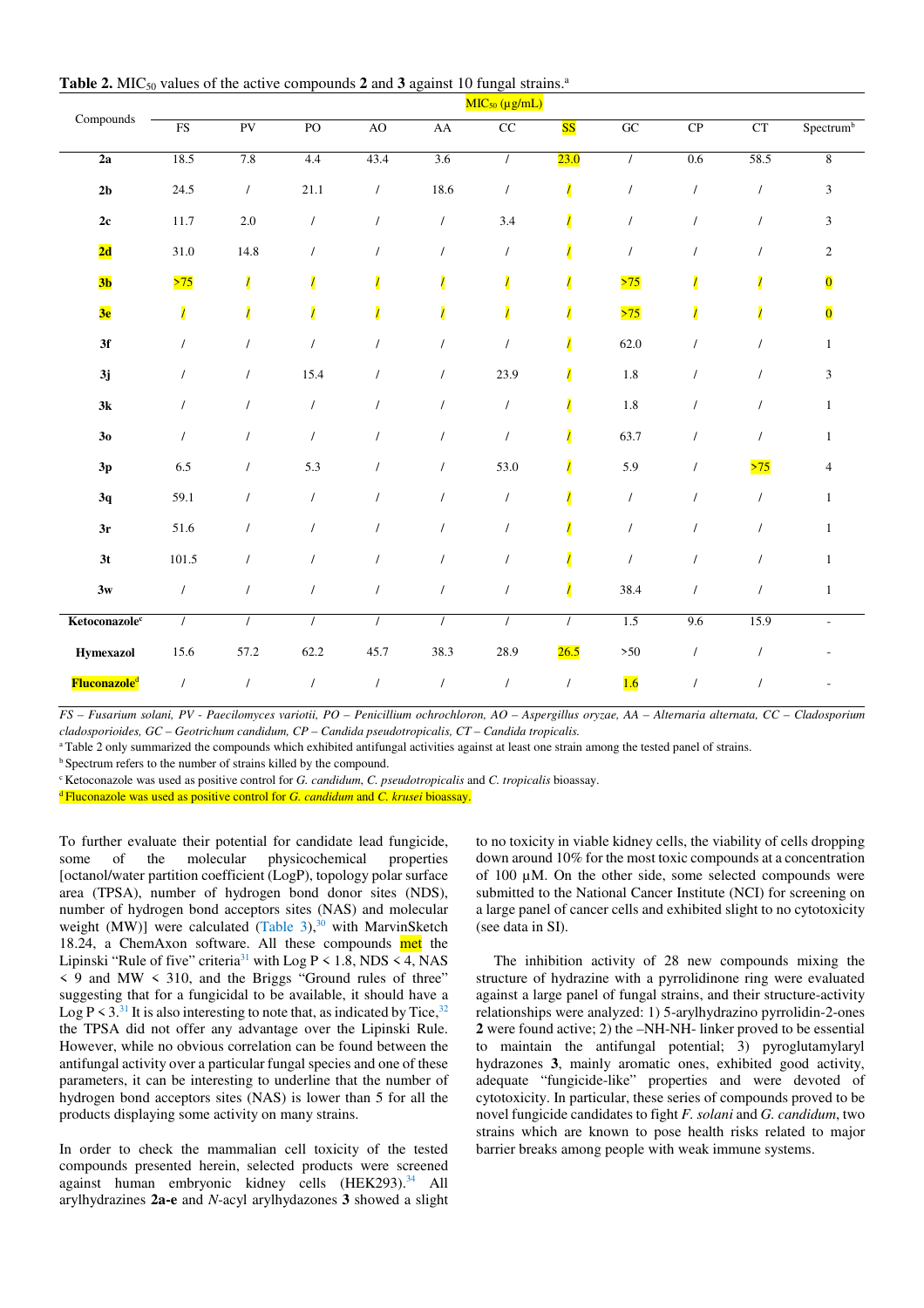**Table 3.** Predicted molecular properties of the new compounds<sup>33</sup>

| Compound       | $Log P^a$ | $TPSA^b$ | NDS <sup>c</sup>        | NAS <sup>d</sup>        | $\mathbf{M}\mathbf{W}^e$ | <b>Spectrum</b> |
|----------------|-----------|----------|-------------------------|-------------------------|--------------------------|-----------------|
| 2a             | 0.93      | 53.16    | 3                       | $\overline{4}$          | 191.23                   | 7               |
| 2 <sub>b</sub> | 1.22      | 53.16    | 3                       | $\overline{4}$          | 227.21                   | 3               |
| 2c             | 1.81      | 53.16    | 3                       | $\overline{4}$          | 259.23                   | 3               |
| 2d             | 0.98      | 44.37    | $\overline{\mathbf{2}}$ | $\overline{\mathbf{4}}$ | 205.26                   | $\overline{2}$  |
| 3f             | 0.14      | 90.79    | 3                       | 7                       | 247.25                   | 1               |
| 3j             | 1.05      | 70.56    | $\overline{2}$          | 5                       | 265.70                   | 3               |
| 3k             | 1.65      | 70.56    | $\overline{2}$          | 5                       | 300.14                   | 1               |
| 30             | 1.32      | 70.56    | $\mathfrak{2}$          | 5                       | 299.25                   | 1               |
| 3p             | 1.21      | 70.56    | $\overline{2}$          | 5                       | 310.15                   | $\overline{4}$  |
| 3q             | 0.38      | 116.38   | $\mathfrak{2}$          | 9                       | 276.25                   | 1               |
| 3r             | 0.38      | 116.38   | $\overline{2}$          | 9                       | 276.25                   | $\mathbf{1}$    |
| 3 <sub>t</sub> | 0.96      | 70.56    | $\mathfrak{2}$          | 5                       | 245.28                   | 1               |
| 3w             | 0.17      | 83.45    | $\overline{2}$          | 6                       | 266.68                   | 1               |

 ${}^{\text{a}}$  Log P = octanol/water partition coefficient;  ${}^{\text{b}}$  TPSA = topology polar surface area;  $\text{c}$  NDS = number of hydrogen bond donor sites;  $\text{d}$  NAS = number of hydrogen bond acceptors sites;  $\mathscr{C}$  MW = molecular weight (g/mol).

### **Conflict of interest**

The authors declare no conflict of interest.

### **Acknowledgements**

A.E.D. is grateful to the Fondation de la Catho for her PhDscholarship. The authors gratefully acknowledge the National Cancer Institute (NCI) for the biological evaluation of compounds on their 60-cell panel: the testing was performed by the Developmental Therapeutics Program, Division of Cancer Treatment and Diagnosis (the URL to the Program's website: http://dtp.cancer.gov).

### **References and notes**

- 1. Medina A, Mateo EM, Roig RJ. *Chem. Anal. Control Expo. Risk Assess.* 2010; 27:1273–1284.
- 2. Su HJ, Rotnitzky A, Burge HA, Spengler JD. *Appl. Environ. Microbiol.* 1992;58:181–186.

3. Ratnaseelan AM, Tsilioni I, Theoharides TC. *Clinical Therapeutics* 2018;40:903-917.

4. Wawrzyniak J, Waśkiewicz A, Ryniecki A. *J. Stored Prod. Res.* 2018;77:166-176.

- 5. Binder EM. *Anim. Feed Sci.* 2007;133:149–166.
- 6. Kovacs M. *Magy Allatorvosok* 2012;134:423–432.

7. Ninfali P, Angelino D. *Fitoterapia* 2013;89:188–199.

8. Reinefeld E, Bliesener KM, Schulze J. *Zuckerindustrie* 1982;107:283–291.

9. Liu JJ, Geng CA, Liu XK. *Chinese Chem. Lett.* 2008;19:65-67. 10. Wink M*S. Afr. J. Bot.* 2013;89:164-175.

11. Welter A, Jadot J, Dardenne G, Marlier M, Casimir J. *Phytochemistry* 1975;14:1347-1350.

12. Janecka A, Wyrębska A, Gach K, Fichna J, Janecki T. *Drug Discov. Today* 2012;17:561-572.

13. Albrecht A, Albrecht Ł, Janecki T. *Eur. J. Org. Chem.* 2011;2747-2766.

14. Caruano J, Muccioli GG, Robiette R. *Org. Biomol. Chem*. 2016;14:10134-10156.

15. Bohlmann F, Ziesche J, King MR, Robinson H. *Phytochemistry* 1981;20:751-756.

16. Ito M, Sakai N, Ito K, Mizobe F, Hanada K, Mizoue K, Bhandari R, Eguchi T, Kakinuma K. *J Antibiot.* 1999;52:224.

17. Lemke TL, Sanduja R, Mroue MM, Iyer S, Alam M, Hossain MB, Van der Helm DJ. *Pharm. Sci.* 1990;79:840-844.

18. Howard Miles D, Chittawong P, Hedin PA, Kokpol U. *Phytochemistry* 1993;32:1427-1429.

19. Rollas S, Küçükgüzel SG. *Molecules* 2007;12:1910-1939.

20. Padmini K, Jaya Preethi P, Divya M, Rohini P, Lohita M, Swetha K, Kaladar P. *Int. J. Pharm. Res. Rev.* 2013;2:43-58.

21. Klosterman HJ, Lamoureux GL, Parsons JL. *Biochemistry* 1967;6:170-177.

22. Dumitriu GM, Bîcu E, Eryuruk U, Belei D, Rigo B, Daïch A, Ghinet A. *Synlett.* 2016:27 934-940.

23. Dascalu, AE; Ghinet, A; Lipka, E; Collinet, M; Rigo, B; Billamboz, M. *Mol. Cat.* 2019;470:32-39.

24. Cavé C, Galons H, Miocque M, Rinjard P, Tran G, Binet P. *Eur. J. Med. Chem.* 1994;29:389-392.

25. Colgate-Palmolive Co. US 3153656. Chem. Abstr 62, 3014 1964.

26. Cauliez P, Rigo B, Fasseur D, Couturier D. *J. Heterocycl. Chem.* 1991;28 :1143-1146.

27.Angier RB, Waller CW, Hutchings BL, Boothe JH, Mowat JH, Semb J, SubbaRow Y. *J. Am. Chem. Soc.* 1950;72:74-77.

28. General procedure: *N*-acylhydrazones were obtained from the condensation reaction of 5-oxopyrrolidine-2-carbohydrazide **5**, which was preliminary obtained in a large quantity through the hydrazinolysis of methyl-pyroglutamate **6**, with the corresponding aldehyde. The reaction was conducted at room temperature for one hour, in green solvents such as water or ethanol to afford the wanted *N*-acylhydrazones. No side products were observed for this type of reaction.

29. Yiqing T, Jianguo T. *Microbio. Research* 2017;198:27-35.

30. Lipinski CA, Lombardo F, Dominy BW, Feeney PJ. *Adv. Drug Delivery Rev.* 1997;23:3-25.

31. Briggs GG. 'Predicting uptake and movement of agrochemicals from physical properties' talk provided at the SCI Meeting on uptake of agrochemicals and pharmaceuticals, London, UK, December 1997.

32. Tice CM. *Pest Manag. Sci.* 2002;58:219-233.

33. The herein calculations were performed with MarvinSketch 18.24, a ChemAxon software.

34. The human embryonic kidney 293 cell line (HEK293) was cultured in Dulbecco's modified Eagle medium (DMEM) (Gibco, Waltham, MA) supplemented with 2 mM L-glutamine, 100 IU/ml penicillin/streptomycin, non-essential amino acid solution (1/100) and 5% (v/v) heat-inactivated foetal bovine serum (Sigma-Aldrich, Saint-Louis, MO), and grown at 37 °C in a humidified incubator with 5% CO<sub>2</sub>. Cells were seeded at 3000 cells per well onto 96-well plates in DMEM medium. Cells were incubated in a culture medium that contained 100  $\mu$ M of the different test compounds and 2 µM of the references, each dissolved in less than 1% DMSO. After 72 h of incubation, cell viability (in proliferation and cytotoxicity) was estimated by the colorimetric MTS (3-(4,5 dimethylthiazol-2-yl)-5-(3-carboxymethoxyphenyl)-2-(4 sulfophenyl)-2*H*-tetrazolium) assay.